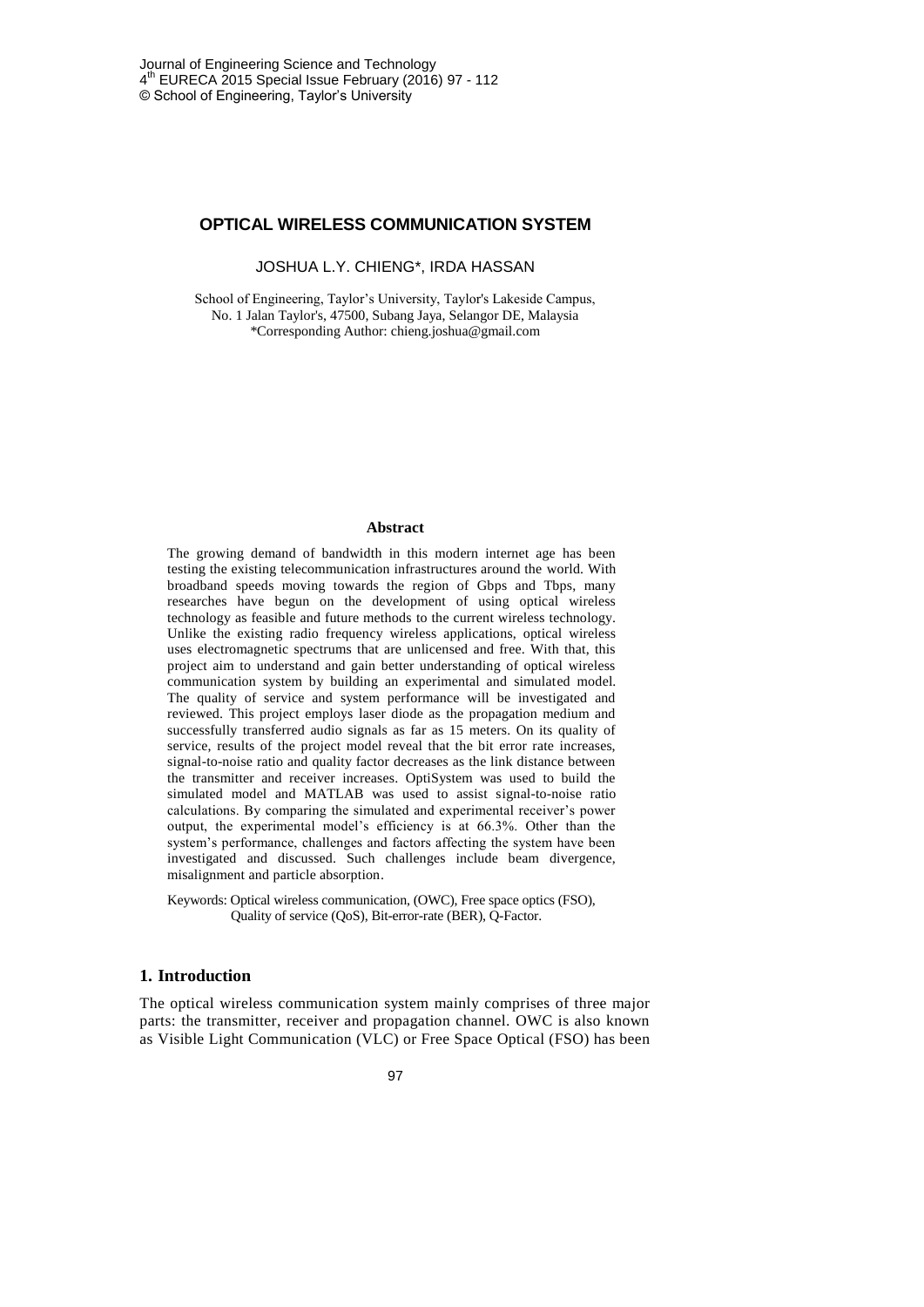propagating signals through at a wavelength between 380nm to 740nm for VLC and 750nm to 1600nm for laser through free and open spaces [1]. Similar with fibre optics, OWC system sends signals from the transmitter to receiver in the form of light. Though fibre optics propagates through glass fibre medium, OWC propagates light through air. OWC should not be confused with RF. Although it shares the same term of being wireless, but OWC is an optical technology that uses properties of light such as IR or laser to propagate [2]. Hence, many industry players are favouring the usage of IR because it brings numerous advantages such as IR is not affected by certain regulations on RF and OWC requires no spectrum licences, thus saving acquiring cost [3]. OWC is promising as a solution for the "last mile" bottleneck in wireless communications. As for radio frequency (RF), it is facing a soon to be congested spectrum, emerging security and terrorism issues, lower data rate and high cost of installation [3].

In the market today, many users are subscribing to RF wireless LAN products as WiFi hotspots commercially or at residential. However, RF wireless LAN uses the unregulated "free" spectrum region of 2.4 GHz and it has limited channel bandwidth [4]. As for fibre optical technology, it does offer good QoS but unable to reach everyone especially in the rural areas and has no mobility advantage because it is a wired technology [5]. OWC system has applications ranging from short range to ultra-long range. Currently, OWC systems are being used by military and space operations. A few vendors have started providing OWC system to industrial and commercial players as well. It is projected that by 2020, RF technologies power consumption will dominate the global network. However, optical link has the best bit rate and the lowest normalised energy consumption compared to the rest of RF wireless communication standards [6]. The main reason behind optical link's efficiency is due to having optical properties as baseband, resulting in a simpler transmitter and receiver architecture [6]. Whereas for RF systems, its complex transceiver architecture causes substantial dissipation loss of power [6]. In the recent years, there has been an emerging research and applications of integrating both optical and RF wireless network also known as radio over fibre (RoF). RoF systems are capable of reaching data rates up to 500 Mbps but the transmission is still limited by the low carrier frequency [7].

## **1.1. Advantages of OWC over radio**

The term "wireless" is not just limited to radio frequency (RF) applications only, but infrared (IR) also known as OWC are utilizing other regions of the electromagnetic spectrum as well. Due to the tremendous growth in broadband data demands, OWC technology has been accelerated in terms of research and development. Some of the most common OWC systems are IR LEDs and laser diodes (LD) as propagation mediums; photodiodes like PIN and avalanche diodes are amongst the common receivers used. Line of Sight (LOS) link type such as intensity modulation (IM) with direction detection (DD) is the most widely used modulation in OWC systems [8]. OWC systems offer numerous advantages over its RF counterpart, such as [8]:

• Abundance of unregulated bandwidth (200 THz in the 700 - 1500 nm range).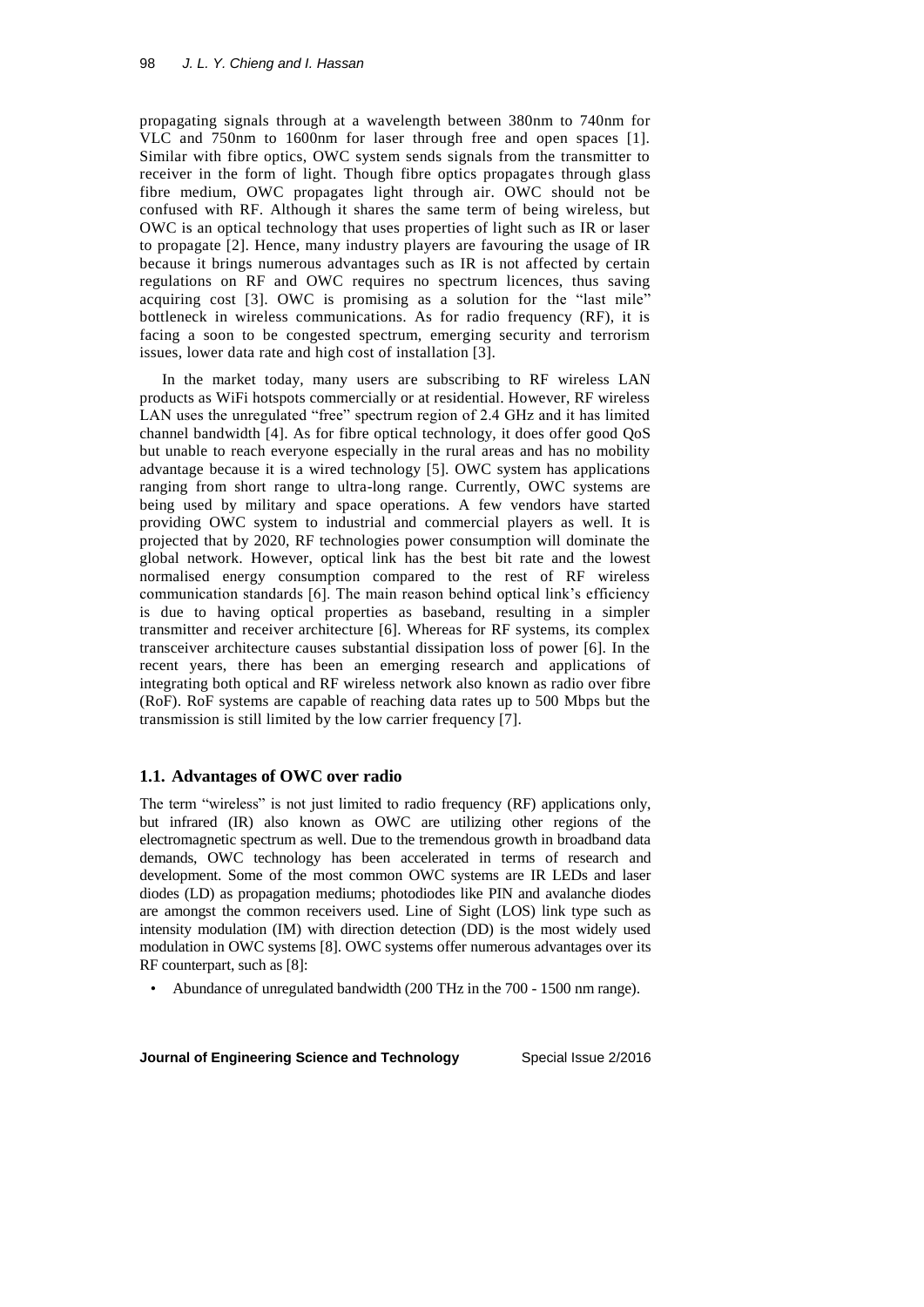- No licensing fees needed to use the spectrums.
- No multipath fading when IM and DD is used.
- Very secure connectivity. It requires a matching transceiver carefully aligned to complete the transmission.
- Small, light, compact smaller size components and relatively low cost.
- Well defined cell boundaries and no interchannel interference.
- Use one wavelength to cover a large number of cells, therefore no frequency reuse problem as in RF.
- No need to dig up underground and is easily installed.
- Minimal absorption effects at 800-890 nm and 1500 nm.
- Health-friendly (no RF radiation hazards).
- Lower power consumption compared to RF.
- Lower probability of intercept and antijamming characteristics.
- Highly directional and cone-shaped propagation compared to RF radiate signals in all directions.

RF based technology does offer wireless broadband coverage in outdoors and indoors. However, it has limitations on the number of users per access point. Moreover, RF wireless LANs usually uses the unregulated or 'free' spectrum bands at 2.4 GHz. Other proposed unregulated bands like 17 GHz and 60 GHz technologies are under development [9]. Although RF are great in providing wide coverage but it lacks in terms of data rates due to lower carrier frequencies. As much as RF has diffraction and scattering issues, it can provide full coverage between rooms and walls. On the contrary, OWC system uses wide range of unlicensed spectral band range at 700 - 10,000 nm. It is therefore more cost effective to implement and has data rates exceeding 2.5 Gbps per wavelength up to 5 km range [10]. OWC might be more sensible in applications that require more than 100 Mbps because of its multiple user-sized cells, improved carrier reuse capabilities due to its abrupt cell boundary and reduced interference [10]. To make broadband networks more effective, OWC and RF can be seen as complementary rather than competition in technologies.

# **1.2. Challenges and gaps of OWC system**

OWC system may have major advantages to the communication landscape, however it poses several challenges. According to Debbie Kedar and Shlomi Arnon [11], there are certain challenges and possible solutions to urban optical wireless communication systems. They have identified that OWC faces challenges such as the LOS alignment with the receiver and transmitter module due to external weather conditions such as sway of wind or weak earthquakes. For instance, two tall buildings using OWC system on top of their buildings to establish connections. Sometimes, these buildings are bound by dynamic wind causes to sway along it during the day or even the slight thermal expansion or shrinking of building's frame might cause small misalignment for the transmitter and receiver. Every misalignment of the devices poses a threat to OWC's QoS [12]. As this phenomenon occurs randomly, the performance of the system will be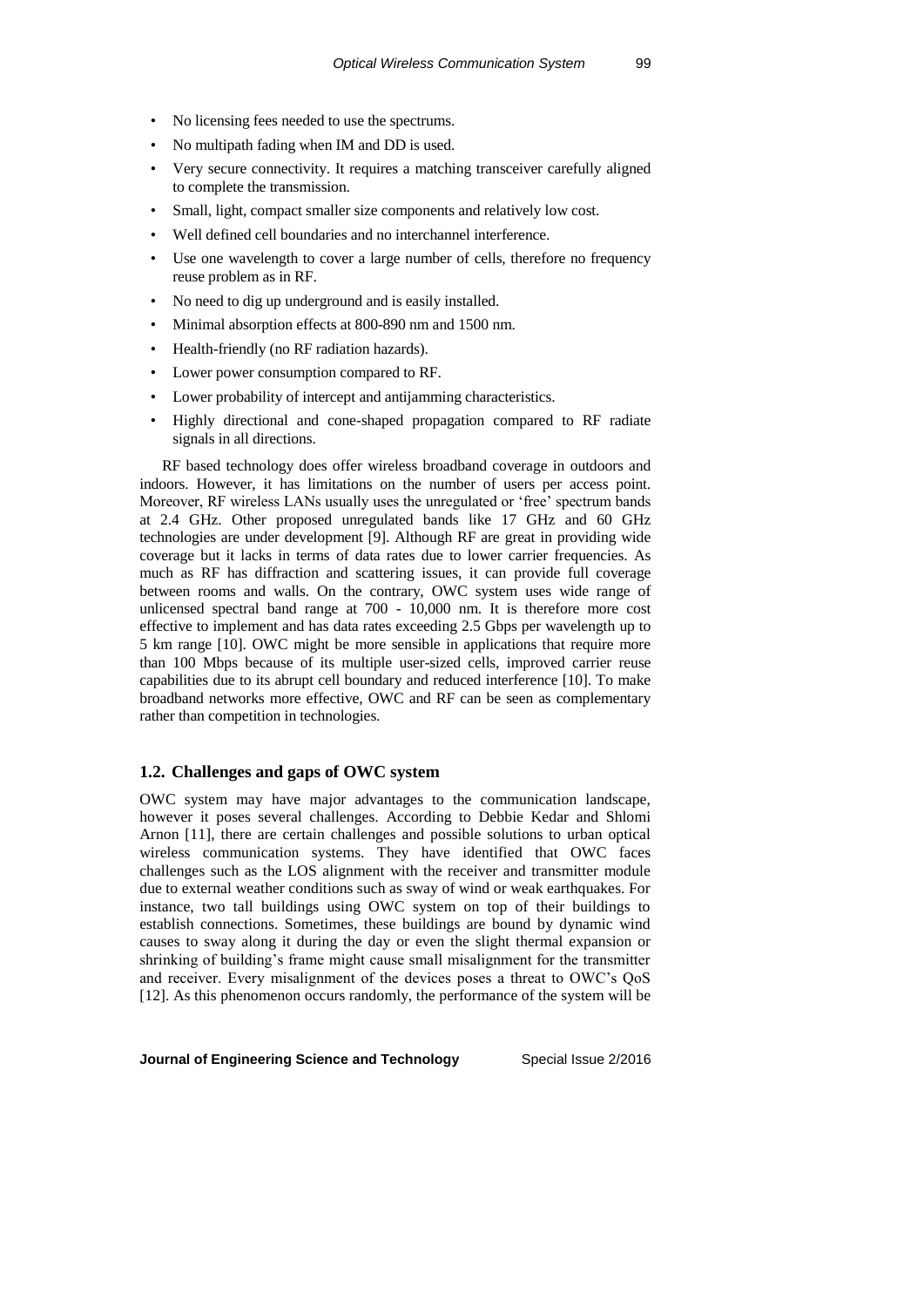affected at uncertain time. Because OWC employs "point and shoot" approach, and errors of alignment will introduce signal fading. One possible solution is to develop a pointing error mechanism that able to feedback the alignment error and readjust its transmission and receiving behaviour with intelligent protocols, more research has to be done on this area [12].

Besides that, Ahmed Nabih [13] mentioned that weather conditions like rain, snow, fog or even clouds may absorb the light wave propagation and small water particles from the rain can also cause particles scattering. This will cause the OWC system performance to be affected like particle scattering will result in signal attenuation and distortions. Therefore, it is important to maintain a clear line of sight between the transmitter and receiver, especially when LOS link type is used. Sometimes, the LOS can also be interfered by foreign objects such as birds or airplanes, making it a possible threat for temporary downtime of transmission.

Ambient light and artificial light can result in background noise which can degrade receiver's performance. Moreira et al. [14] performed testing on various ambient light sources and developed a model to describe background noises. One of the largest noise sources is the sun itself. Sunlight is unmodulated and has wide spectral width. It is the major noise source in any photo detection devices. However, artificial light source noise does not produce background current (micro-amperes) as high as the sun (mili-amperes) but it still does contribute to noise background [14]. Bocouvalas [15] and other researchers have done significant amount of work on experimenting optical source noises and proposed advanced signal processing filters to remove many types of such noises and improve overall performance.

The research question for this project: What is the impact of Optical Wireless Communication System to the quality of service (QoS) such as bit error rate, signalto-noise ratio, Q-factor, receiver's voltage output; identify challenges and suggestions for improvement?

#### **2. Method**

The hardware's results will be obtained by collecting the receiver's output and feed it to the multimeters and digital oscilloscopes. By manipulating the propagation distance between the transmitter and receiver, the receiver's output voltage, current and signal waveforms will be collected. Due to the limited equipment in the engineering lab, Optiwave OptiSystem software will be used to produce a simulated circuit and calculate the model's BER. As for SNR, MATLAB software will be used to calculate it. The following subchapters will discuss more details.

#### **2.1. System model**

The transmitter circuit (Fig. 1) is intended to be designed such a way that it can transmit wirelessly to the receiver. The input signal is an audio signal that will fed by the audio generator. The laser is responsible to transmit the light at a distance. The photo transistor at the receiver's end supposed to be directed Line of Sight (LOS) link to the transmitter's laser beam.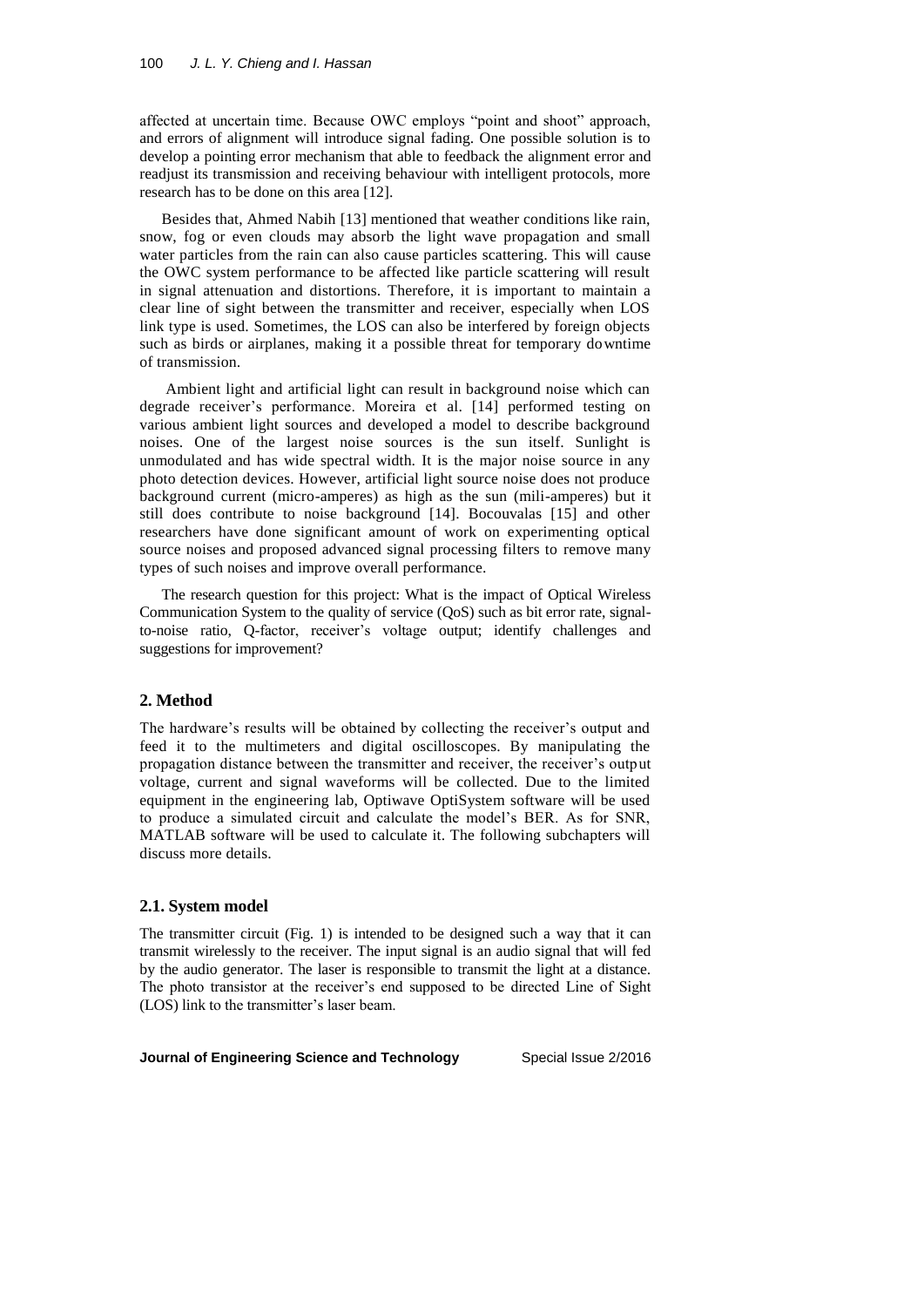The receiver circuit (Fig. 2) is proposed to use phototransistor to receive laser signals from the transmitter. As the received signals produce voltages, it is further amplified with the signal amplifiers. Then it will be converted back to audio signals and to be heard by the speaker. The speaker has an in built gain or volume dial to further boost the signal amplification.



**Fig. 1. The audio is transmitted by a laser diode.**



**Fig. 2. The audio is being received by the photo transistor.**

Table 1 shows the fixed parameters for both the experimental and software OWC model to reduce fluctuations of the results.

After identifying the project hardware specifications Fig. 3 introduces the experimental model of the OWC system and Fig. 4 introduces the simulation model of the OWC system using OptiSystem software.

| <b>Transmitter Front End (Laser +</b><br><b>Modulator</b> ) |                                               | <b>Receiver Front End (Photodetector +</b><br><b>Amplifiers</b> ) |                                          |  |  |
|-------------------------------------------------------------|-----------------------------------------------|-------------------------------------------------------------------|------------------------------------------|--|--|
| <i><b>Operating</b></i><br>Wavelength                       | $650 \text{ nm}$                              | Type of<br><i>Photodetector</i><br>(PD)                           | <b>PIN Photodetector</b><br>(Solar Cell) |  |  |
| <b>Class</b>                                                | Class 3A                                      | <b>PD</b> Responsivity                                            | $0.233$ A/W                              |  |  |
| <b>Average Optical</b><br><b>Output Power</b>               | $5 \text{ mW}$                                | PD active area                                                    | $0.5$ cm <sup>2</sup>                    |  |  |
| <b>Bit Rate</b>                                             | 320 kbps                                      | <b>Amplifier</b><br>Frequency<br><b>Response</b>                  | 100 Hz - 10 khz                          |  |  |
| <b>Input Signal</b>                                         | Audio Song<br>(Pseudo-<br>Random NRZ<br>bits) | <b>Amplifier Power</b><br><b>Output</b>                           | $200 \text{ mW}$                         |  |  |
| <b>Transmitter</b><br><i>Aperture</i><br><i>Diameter</i>    | $0.2 \text{ cm}$                              | <b>Receiver Aperture</b><br><b>Diameter</b>                       | $0.8 \text{ cm}$                         |  |  |

|  |  |  | Table 1. OWC system parameters for this project. |  |  |  |  |
|--|--|--|--------------------------------------------------|--|--|--|--|
|--|--|--|--------------------------------------------------|--|--|--|--|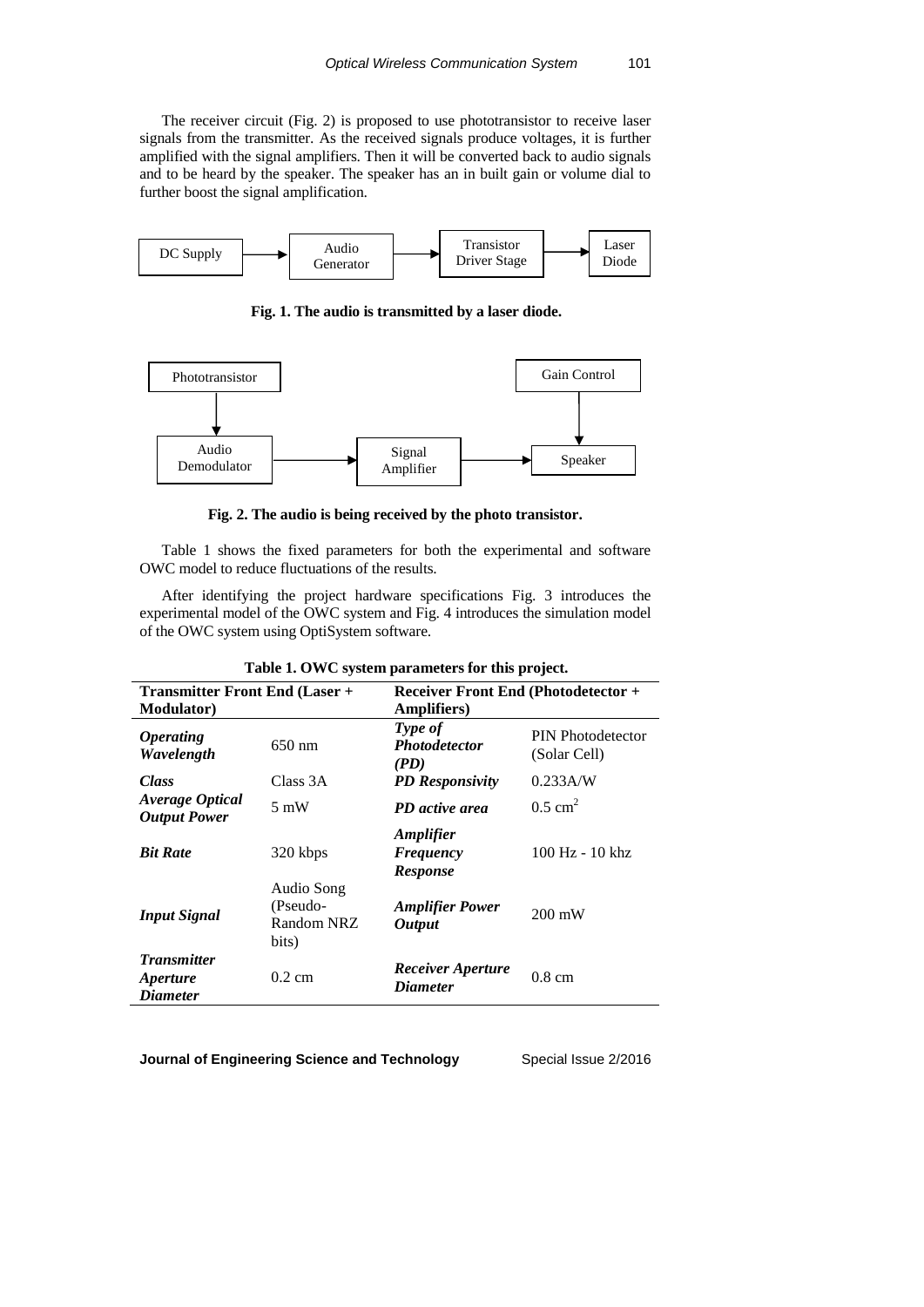

**Fig. 3. Experimental model of OWC system.**



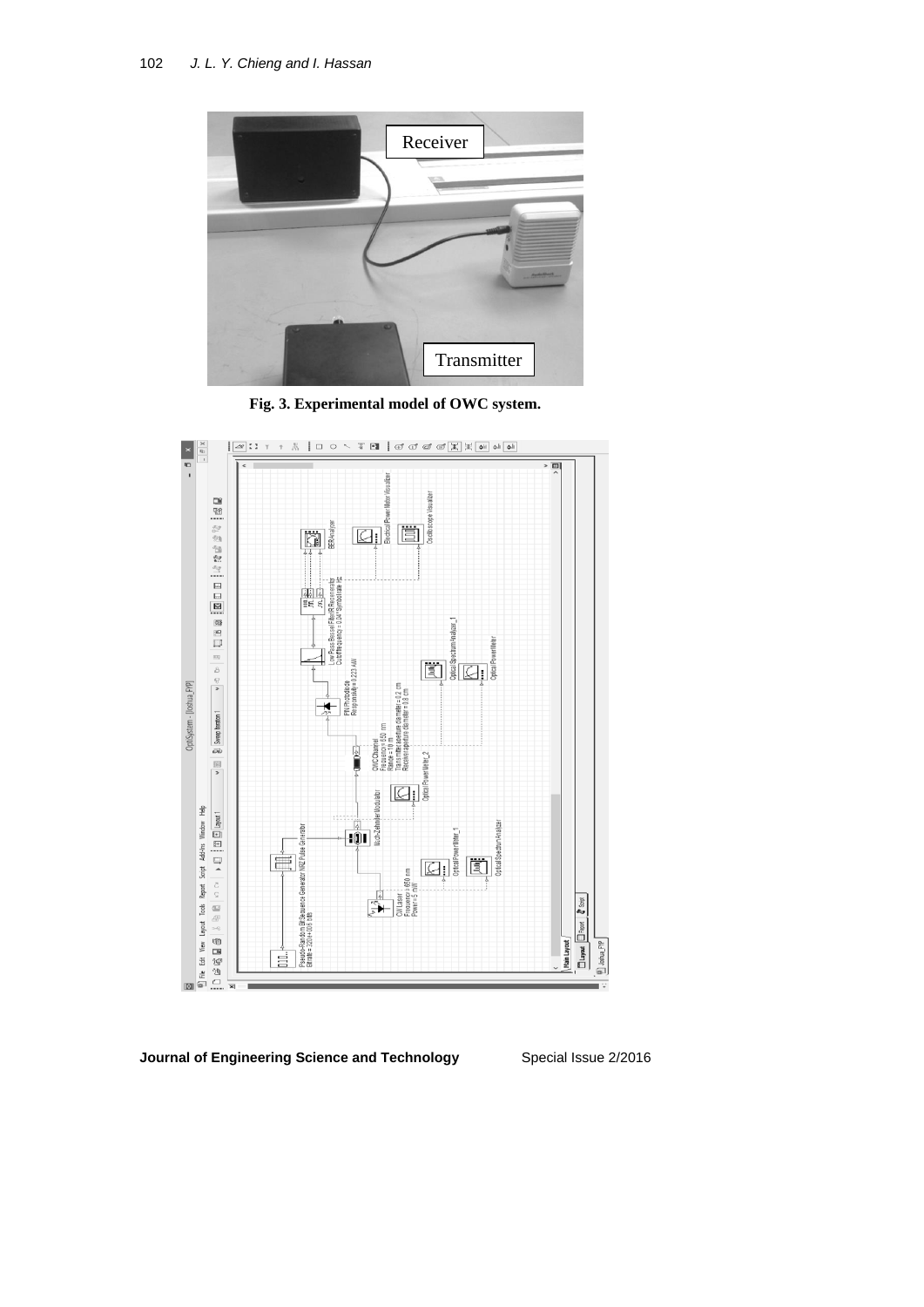#### **Fig. 4. OWC system in OptiSystem.**

#### **2.2. System efficiency between simulated and experimental model**

Comparison will be made between the simulated data by using OptiSystem and experiment data. The manipulated variable will be the propagation link distance given a 320 kbps audio signal. The responding variable will be the output power produced at the PIN photodetector. Once the comparison is made, the efficiency of both the transmitter and receiver circuit can be calculated in terms of output, refer to Eq. (1). Repeat the whole process again by manipulating the propagation distance between the transmitter and receiver from 0.5 meter to 15 meters.

$$
systemefficiency, \eta = \frac{P_{o}{_{\text{expendicular}}} \times 100\% \tag{1}
$$

#### **2.3. Signal-to-noise ratio (SNR)**

Signal-to-noise ratio is a measure of how a certain signal is being corrupted by noise. Defined as the ratio of signal power to the noise power along the signal, a ratio of more than 1 indicates more signal than noise. In communication system, higher SNR is favourable. Eq. 2 shows that the SNR in decibels (dB) [16]. For this project, SNR will be calculated with MATLAB by using Eq. 2 [16] because there is a limitation of tools to measure background noise power.

$$
SNR_{dB} = 10\log_{10}\left(\frac{P_{signal}}{P_{noise}}\right)
$$
 (2)

#### **2.4. Quality factor (Q-Factor)**

In optical communication, the common existence of signals are power and noise. That is why SNR is an important parameter for any communication systems. Qfactor is a dimensionless measurement where it simply indicates quality factor of the system whether it is underdamped or overdamped [17]. Given SNR, Q-factor is able to be calculated as shown in Eq. 3 [18]. T is the bit period and Bopt is the bandwidth of the optical filter used. In Optisystem, the Q-factor are calculated based on this equation.

$$
Q = \frac{SNR\sqrt{2TB_{opt}}}{1 + \sqrt{1 + 2SNR}}
$$
\n(3)

#### **2.5 Bit error rate (BER)**

Bit error rate is usually a standard data given by any transmission devices. BER is the number of bit errors received by the total bits of the transmission media. These bit errors are usually due to noises or other interferences. The BER formula for this OWC system is shown in Eq. 4 [18]. This project will be built and simulate in OptiSystem software in order to get the BER and the Q-Factor using the BER analyser tool as shown in Figs. 5 and 6.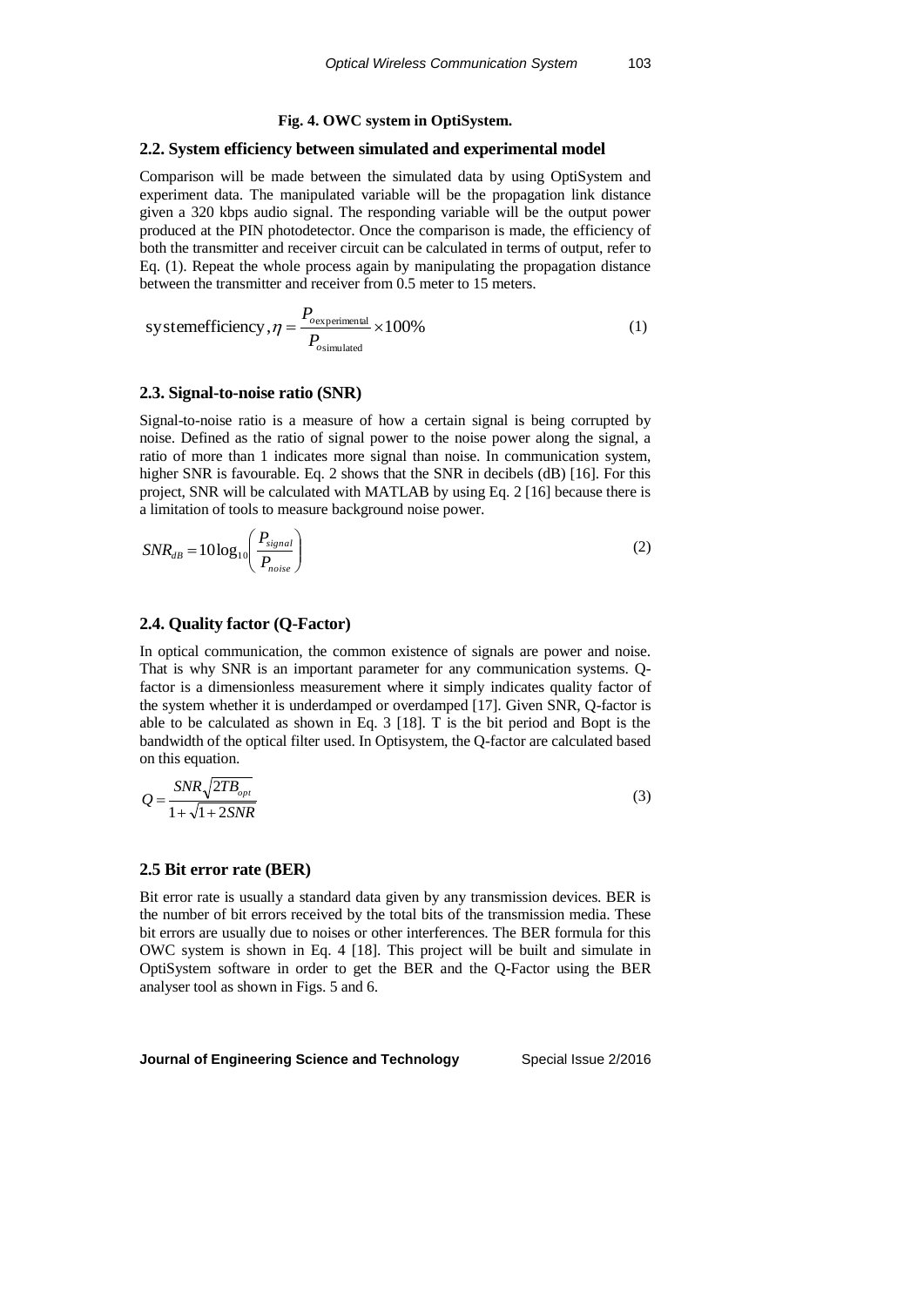

**Fig. 5. BER analyser tool is connected to the simulation model output.**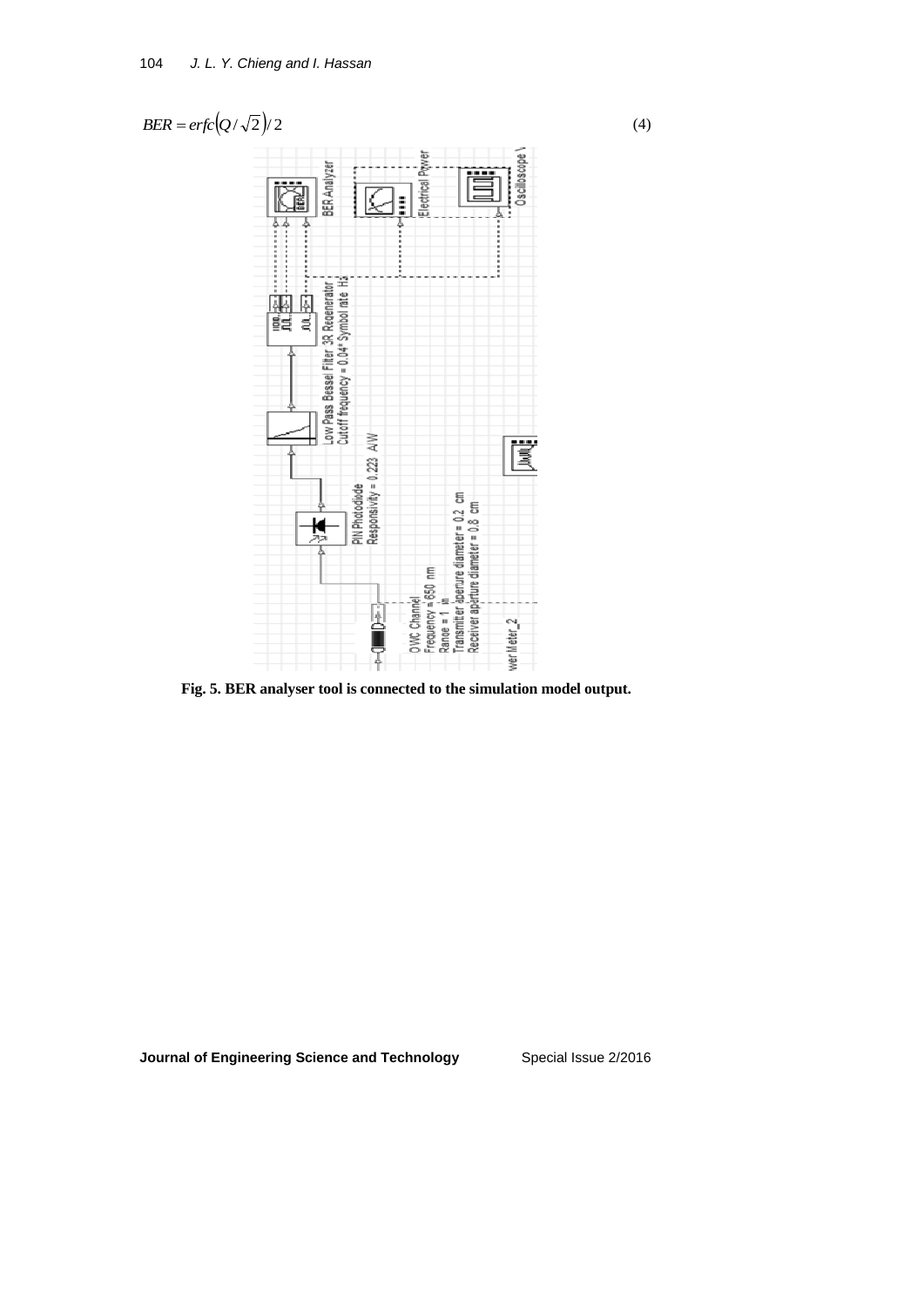

**Fig. 6. BER graph in the analyser tool.**

#### **3. Results and Discussion**

The project prototype has successfully built and various experiments have been done to obtain the data for analysing. After performing experiments with the project prototype, the model is being built and simulated in OptiSystem software to further validate, verify and compare the actual experimental results. More details will be discussed in the subchapters.

#### **3.1. Receiver's power output vs. link distance**

An audio signal that has a bit rate of 320 kbps was made as input of the transmitter. The laser then transmit light to the receiver at a distance ranging from 0.2 m to 15 m. A multimeter was tapped onto the output of the receiver's circuit for data collection. Once the experiment is done, a simulated model was performed using OptiSystem 12. The power output of the simulated design is also being recorded.

From Fig. 7, results have shown that the receiver's power output is experiencing a decrease as the propagation link distance increase; just as expected in the initial proposal. At 0.2 m, the experimental receiver managed to give an output of 3.35 mW, the highest recorded; while the simulation model gives 4.91 mW. Bear in mind that the transmitter is sending a signal power 5 mW. At close proximity, the sound amplifier gives a very clear and loud audio sound. This is a classic trend in any audio wireless signal system where it shows that power signals become weak as propagation distance increases. At 9 m and beyond, the power loss became very obvious when the sound amplifier produced a very faint and soft audio sound. Unless the transmitter source increases its signal power, the receiver will suffer from poor signal power reception. In the case of laser, it is challenging to increase transmitting power because of the eye safety regulations that are in place. A higher power laser may cause harm and damage to human eyes.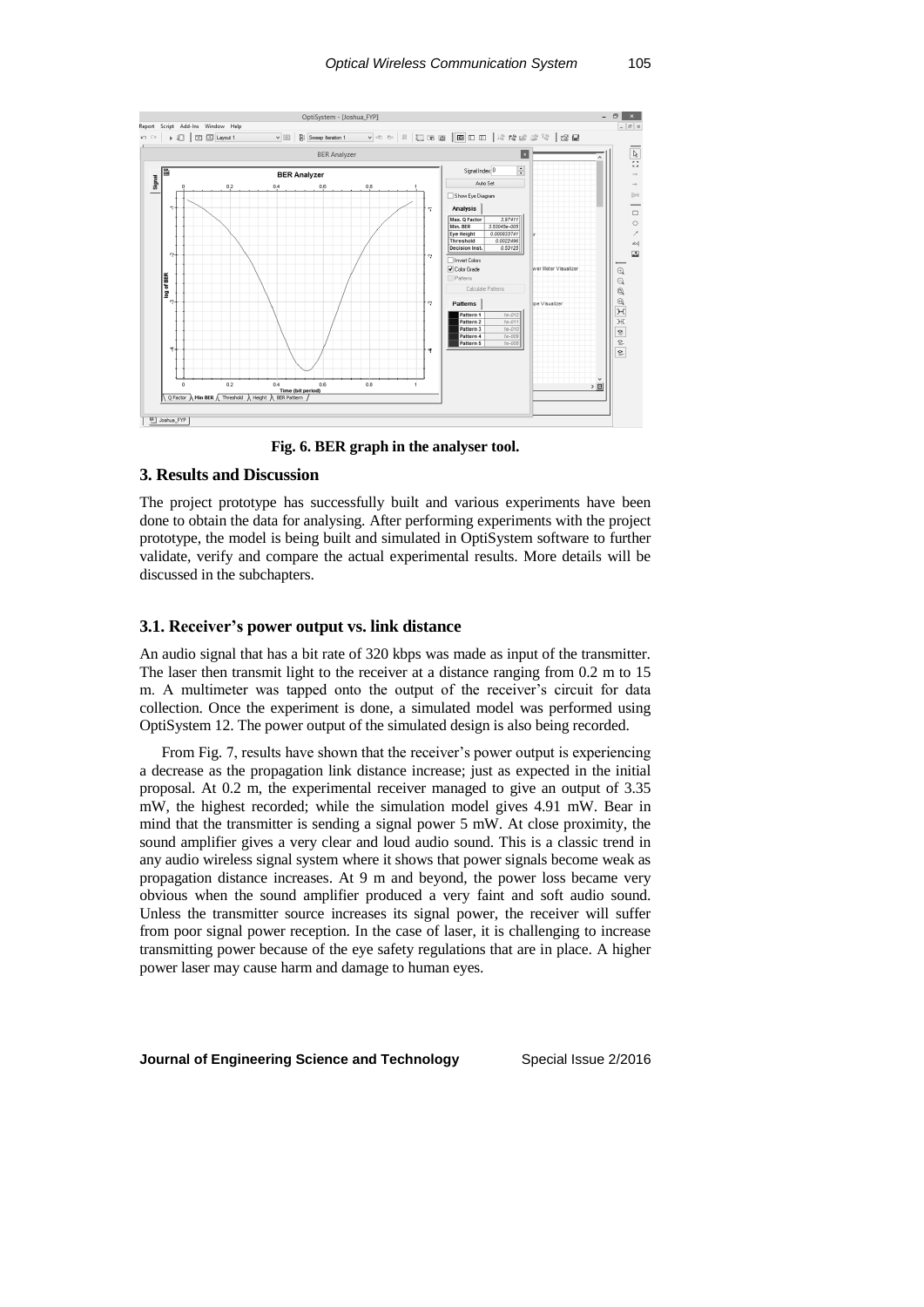By comparing the simulated and experimental output, the overall system efficiency is at 66.3%. Generally, hardware components are bound by power losses such as heat dissipation, power supply fluctuations, minor current and voltage leakage, conversion rate of input signal to output signal. However, the major factor of such drop in efficiency is the atmospheric effect. Dust particles found in atmosphere can cause particle absorption and scattering. Thus, the drop in receiver's ability to achieve maximum 5 mW power given by the transmitter.



**Fig. 7. Receiver's output power vs. link distance.**

#### **3.2. SNR vs. Link distance**

To aide calculations, MATLAB algorithms has been used to find out the SNR at link distance of 0.2 m to 15 m. Figure 8 shows the results of SNR vs. link distance curve.

The SNR results demonstrated in Fig. 8 that SNR decreases as the link distance increases. As explained in the research methodology, it is known that SNR is the ratio of signal power over noise power. Logically as the link distance increases, the receiver's output power would decrease too. As a result, the signal power diminish quickly and the noise power steadily increases. Hence, the SNR has decreased in respect of link distance just as expected. Poor SNR is a major concern in communication systems; therefore it is a priority to find ways improving the performance. Other than keeping the transmitter and receiver distance at closer range, the introduction of signal processing filters at both ends are good methods to curb noise signals.

## **3.3. Q-Factor vs. Link distance**

Quality Factor (Q-factor) is a very useful parameter to indicate the performance of any communication systems. As mentioned in the research methodology, Qfactor at different link distance is being recorded by using the OptiSystem model. The BER Analyser tool measured both BER and Q-Factor. Figure 9 shows the results of this OWC system Q-factor at distance of 0.2 m to 15 m.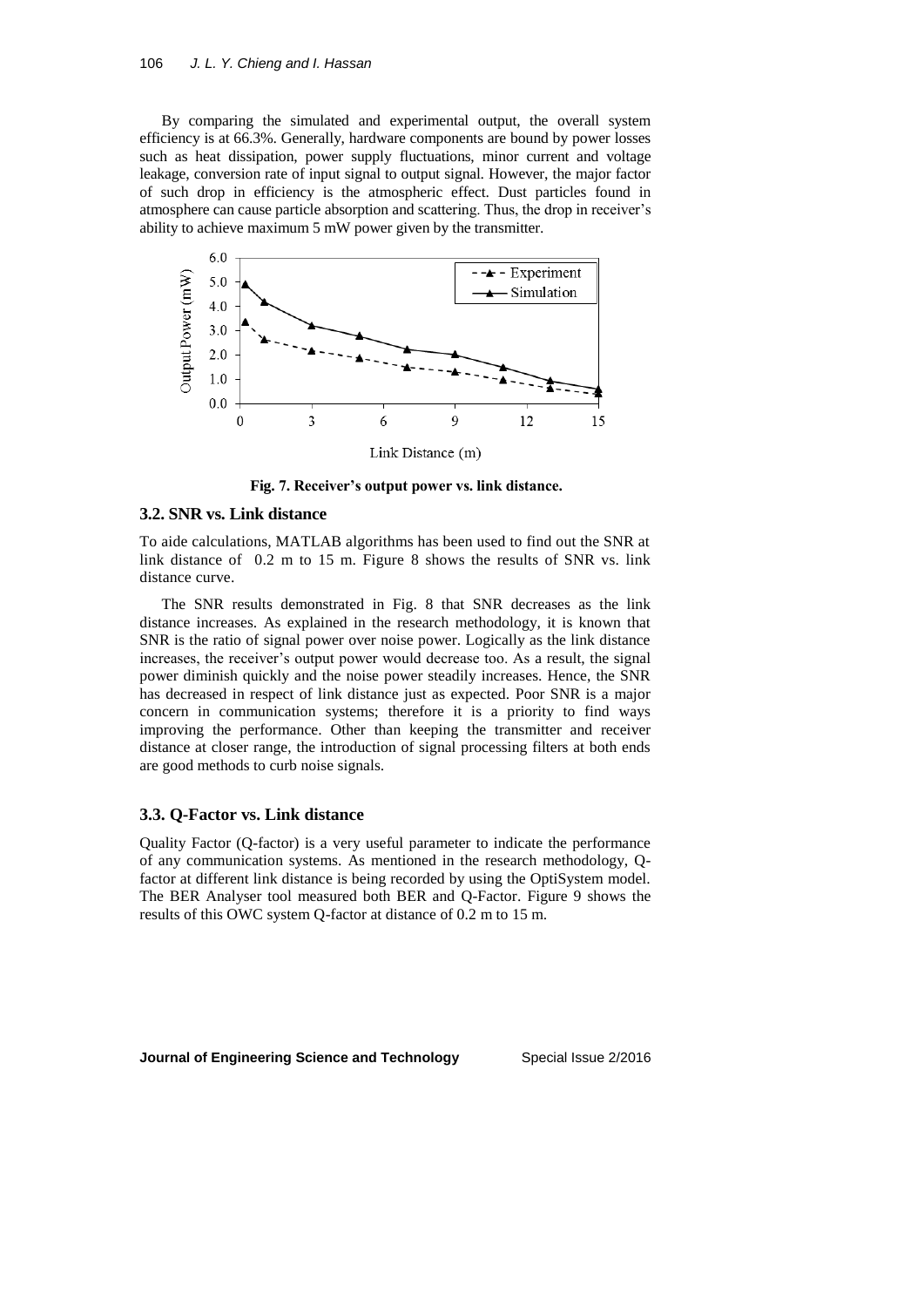



The Q-Factor of this OWC system reflects the same trend as the BER and SNR. As explained in the previous chapter, Q-factor is a way of measure the quality performance of any communication system. Just as expected in the initial proposal, the Q-factor decreases as link distance. However at 0.2 m to 15 m, the Q-factor decreases at a very small rate. Just like the BER results (refer 3.4); the laser optical properties do not have immediate impact towards the system performance at such ranges of link distance. According to the simulated model, the system's nonfunctional point is at 600 meters. That is when the Q-Factor approaches 0.

### **3.4. BER vs. Link distance**

With the implementation of this OWC system in OptiSystem, the BER of this OWC system is able to be collected. Simply by connecting a BER Analyser Tool to the model's output, readings such as the eye diagram, BER and Q-Factor are able to be displayed.

From Fig. 10, higher BER indicates that the data signal has higher probability of error in its propagation. This is not favourable in all communication systems. However in this project, the BER is still within the range of 10-5 at 0.2 m to 15 meters. It was initially expected to increase exponentially but it shows that it increased steadily instead. This is due to the property of laser diode at a narrow 1 nm optical bandwidth, which is less prone to particle scattering and fading signals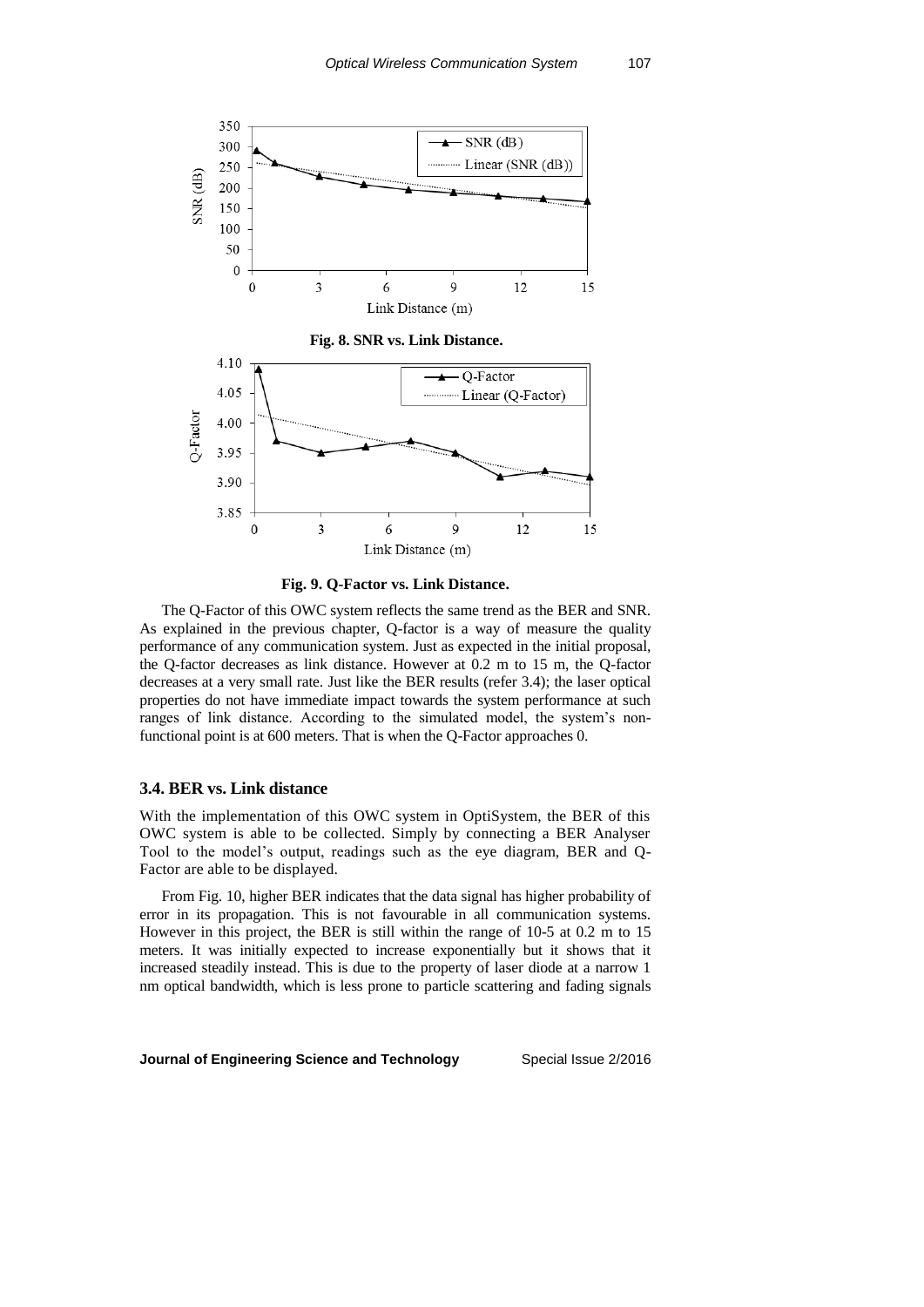compared to IR LEDs. Figure 10 illustrates the trend of the BER vs. Link Distance from 0.2 m to 15 m. It shows a linear increase in the BER as link distance increases.

Since the range of 0.2 m to 15 m did not display a significant decrease in performance, a larger link distance range (250 m - 600 m) has been investigated. In order to investigate the maximum distance when the BER is 1 for this system, the simulated model in OptiSystem was used. When BER is 1, it signifies that the probability of error in this system is unavoidable. According to Fig. 11 output results, it is found that the maximum distance for this system to achieve BER=1 is 600 meters. From the results, it is inevitable that BER increases as link distance increases.



**Fig. 11. BER vs. Link Distance (250 m-600 m).**

#### **3.5. Beam divergence, misalignment and particle absorption**

In LEDs and lasers, the optical source is subjected to beam divergence due to its optics property. Likewise, this experimental model has faced the same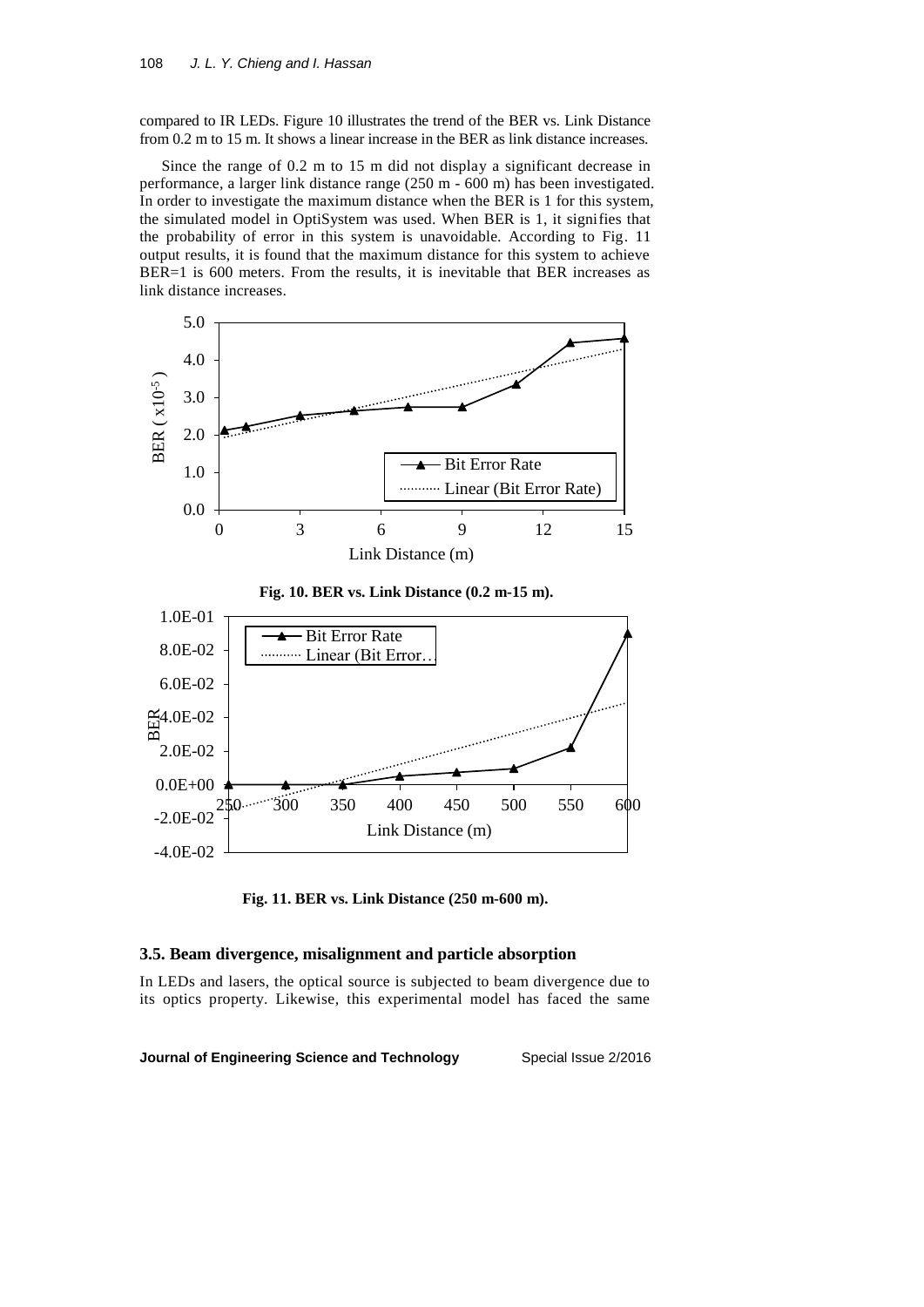issue but with minimal impact to its output results due to the low laser power output at 5 mW. Figure 12 shows the beam divergence at 0.2 m and 15 meters. It can be seen that the laser beam aperture diameter has increased from 1 centimetre to 2.5 centimetres as link distance increases at 0.5 meter to 15 meters. One of the method to overcome this challenge is to increase the receiver's photodetector active area to receive larger aperture lasers. Throughout the experiment, there were difficulties to align the laser propagation especially when the link distance increases. No signal or weak signal is received whenever misalignment of laser occurs.



**Fig. 12. Laser beam divergence occur at 0.2 m and 15 m at the receiver.**

For experimental and investigation purposes, water spray has been introduced during the propagation of signal between the transmitter and receiver. As the water is being sprayed perpendicularly to the propagated laser path, the receiver's sound amplifier produced distorted signals and fading signals such as hissing and thunder sounds. Such distortion is caused by particle absorption. Where photons' energy did not successfully channel to the receiver but absorbed by the particles in the atmosphere such as dust and water droplets. Figure 13 shows the water spray is being introduced to the system for experimentation.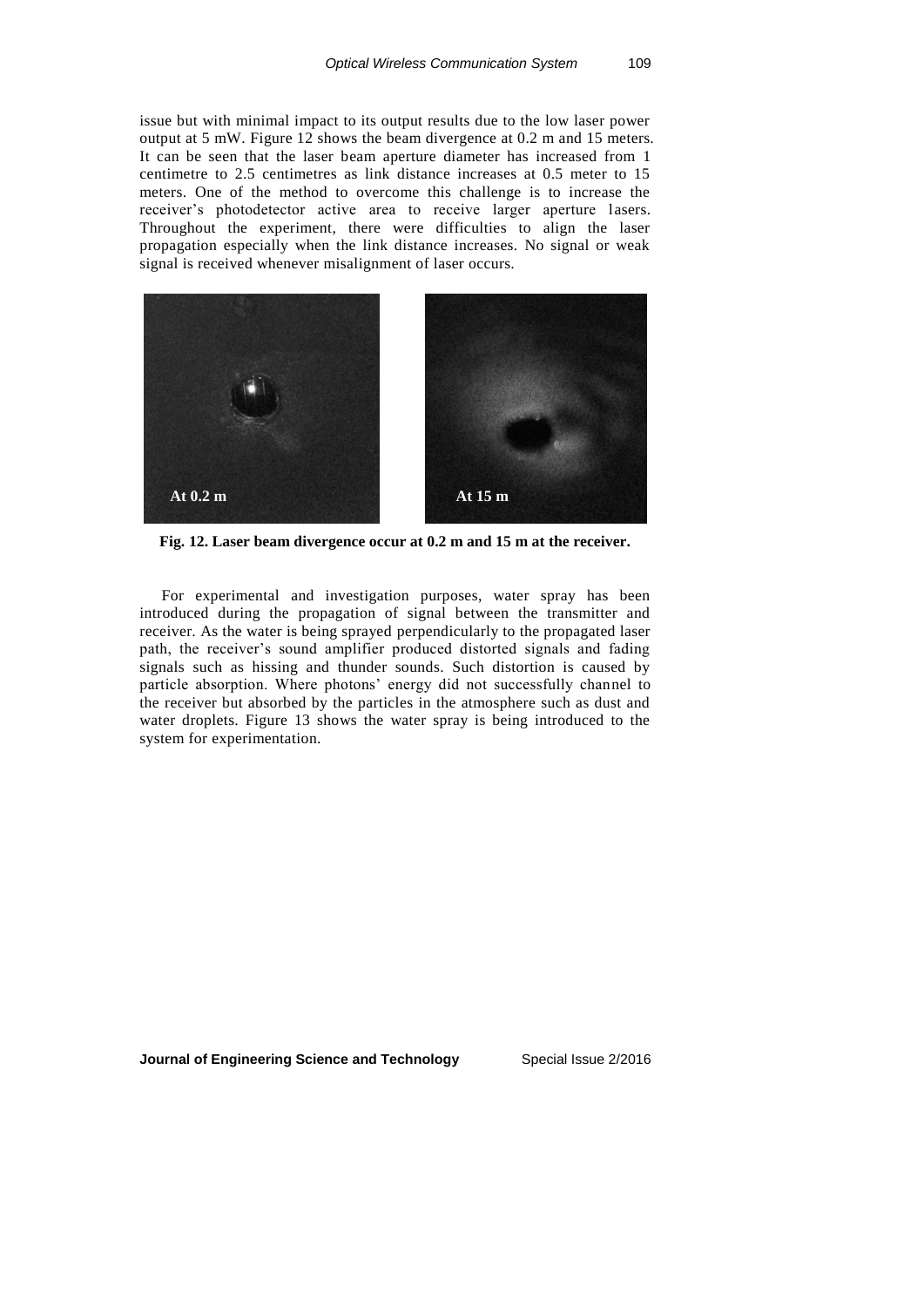

**Fig. 13. Water is being sprayed at the laser beam propagation path.**

## **4. Conclusion**

This OWC system has clearly demonstrated the expected outcome that was initially raised in the project proposal. From the results collected, it can be seen that the efficiency of experimental vs. simulation model is at 66.3%. As the link distance increases, the BER increased, SNR and Q-Factor decreased. These outcomes are in line with hypothesis. According to the OptiSystem simulated model, this OWC system has a break down limit at 600 meters; where the BER is at 1 and Q-Factor at 0. There are also some challenges faced during the experiment. Laser beam divergence is a common issue and usually a larger receiver active area is one of the immediate ways to overcome it. Particle absorption phenomena has also been demonstrated in this experiment, as well as noise signals from the ambience light can be heard as link distance increases. It is proposed that the implementation of signal processing noise filters can help to improve signal quality. In order to overcome random errors throughout the experiment, a few attempts of data recording has also been done. The average mean of the results are used in this report. Table 2 shows a summary table of all the results collected in this project.

| Table 2. Summary of OWC results. |                                                          |                                                          |                                              |                    |                     |  |  |
|----------------------------------|----------------------------------------------------------|----------------------------------------------------------|----------------------------------------------|--------------------|---------------------|--|--|
| Link<br><b>Distance</b><br>(m)   | Output<br><b>Power from</b><br><b>Experiment</b><br>(mW) | Output<br><b>Power from</b><br><b>Simulation</b><br>(mW) | <b>Bit</b><br>Error<br>Rate<br>$(x 10^{-5})$ | <b>SNR</b><br>(dB) | О-<br><b>Factor</b> |  |  |
| 0.2                              | 3.35                                                     | 4.91                                                     | 2.13                                         | 291.2              | 4.09                |  |  |
| 1.0                              | 2.63                                                     | 4.18                                                     | 2.23                                         | 260.9              | 3.97                |  |  |
| 3.0                              | 2.17                                                     | 3.20                                                     | 2.53                                         | 227.9              | 3.95                |  |  |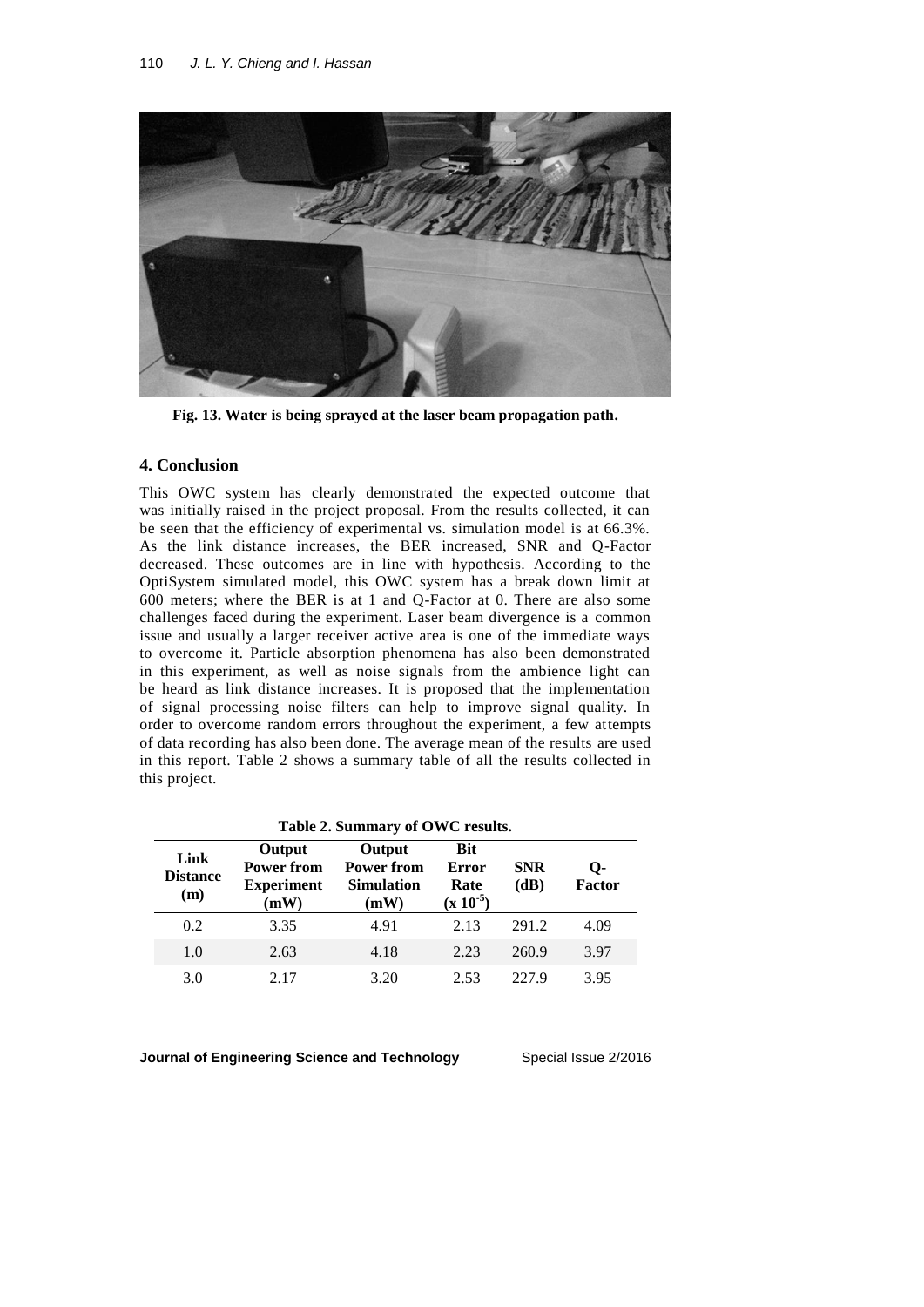| 5.0  | 1.88 | 2.78 | 2.65 | 208.8  | 3.96 |  |
|------|------|------|------|--------|------|--|
| 7.0  | 1.49 | 2.22 | 2.75 | 195.6  | 3.97 |  |
| 9.0  | 1.30 | 2.03 | 2.75 | 188.6  | 3.95 |  |
| 11.0 | 0.98 | 1.50 | 3.36 | 180.7  | 3.91 |  |
| 13.0 | 0.63 | 0.94 | 4.47 | 174.3  | 3.92 |  |
| 15.0 | 0.39 | 0.60 | 4.59 | 168.16 | 3.91 |  |

## **References**

- 1. Garlington, T.; and Babbitt, M.J. (2005). Analysis of free space optics as a transmission technology. *U.S. Army Information Systems Engineering Command*, 3, 1-11.
- 2. Elgala, H.; Mesleh, R.; and Haas, H. (2011). Indoor optical wireless communication: potential and state-of-the-art. *IEEE Communications Magazine*, 49(9), 56-62.
- 3. Ghassemlooy, Z.; and Boucouvalas, A. (2005). Indoor optical wireless communication systems and networks. *International Journal of Communication Systems*, 18(3), 191-193.
- 4. Cisco Systems (2007). Global IP traffic forecast and methodology, 2006- 2011. Retrieved August 30, 2016, from [http://www.hbtf.org/files/cisco\\_](http://www.hbtf.org/files/cisco_) IPforecast. Pdf.
- 5. Dodd, A. (2012). *The essential guide to telecommunications*. Prentice Hall, Upper Saddle River, N.J.
- 6. Mohamad, N.; Wakiran, A.; Iswandi, M.; and Salleh, A. (2013). Development of optical wireless audio system using infrared light communications. *IOSR Journal of Electronics and Communication Engineering*, 8(6), 65-69.
- 7. Hodson, H. (2012). Radio-over-fibre could give wireless internet access to the masses. *New Scientist*, 215(2882), 1-18.
- 8. Kikuchi, K. (2010). Coherent optical communications: Historical perspectives and future directions. *High Spectral Density Optical Communication Technologies* (Nakazawa, M.; Kikuchi, K.; and Miyazaki, T. eds.), Springer-Verlag, Berlin, 11-49.
- 9. Majumdar, A.K.; and Ricklin, J.C. (2008). Free-space laser Communications: principles and advances, Springer, New York.
- 10. Noel, L.; Wake, D.; Moodie, D.G.; Marcenac, D.D.; Westbrook. L.D.; and Nesset, D. (1997). Novel techniques for high-capacity 60 GHz fiber-radio transmission systems. *IEEE Transactions on Microwave Theory and Techniques*, 45, 1416-1423.
- 11. Kedar, D.; and Arnon, S. (2004). Urban optical wireless communication networks: the main challenges and possible solutions. *Communications Magazine, IEEE*, 42(5), 2-7.
- 12. Kahn, J.M.; and Barry, J.R. (1997). Wireless infrared communications. *Proceedings of IEEE*, 85, 265-298.